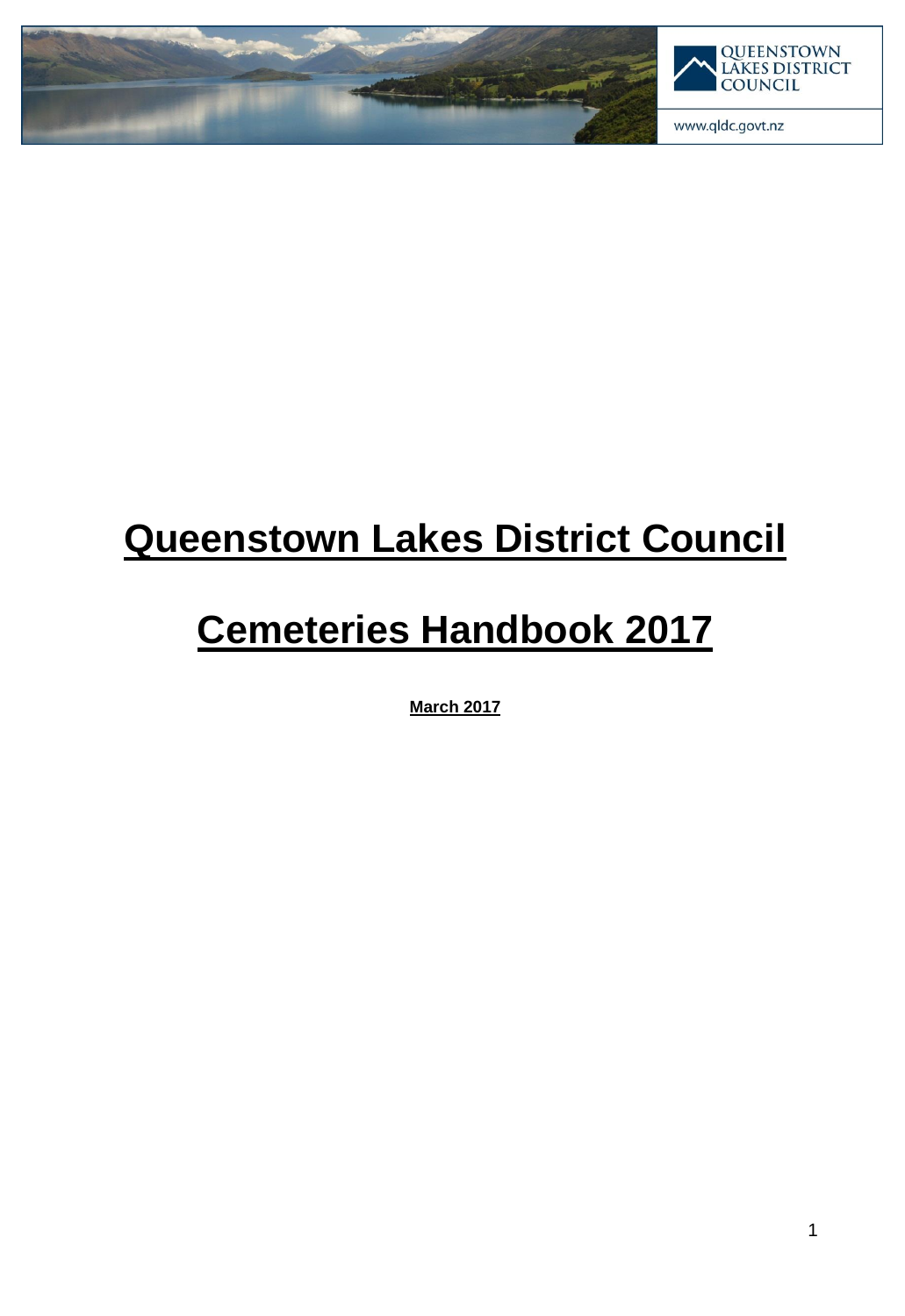

### **Queenstown Lakes District Council Cemeteries Handbook 2017**

**Queenstown Lakes District Council Private Bag 50072 Queenstown 9348 New Zealand**

> QUEENSTOWN 10 Gorge Road<br>PHONE: +64 3 441 0499 **PHONE: +64 3 441 0499**

**WANAKA 47 Ardmore Street PHONE: +64 3 443 0024**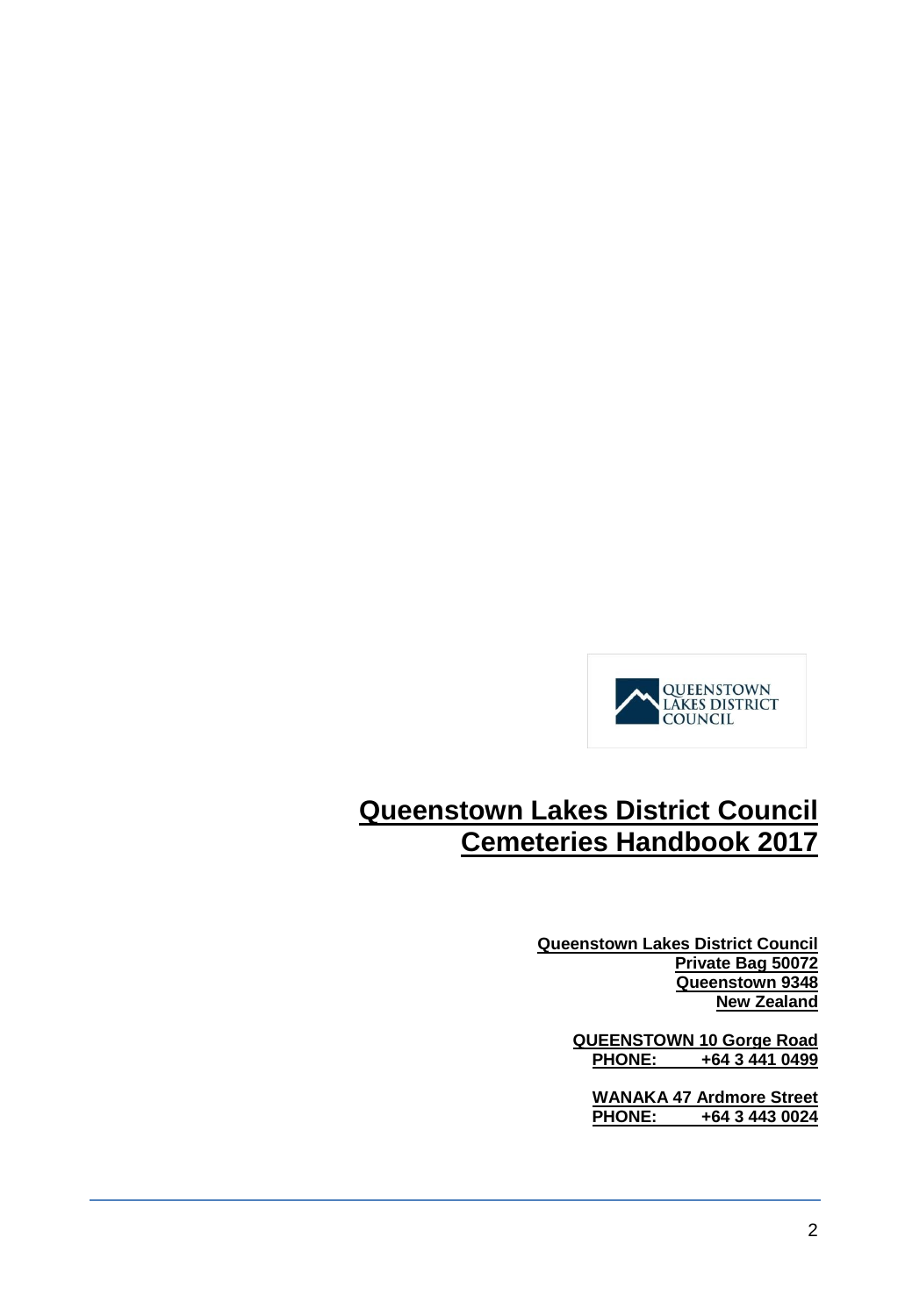### **Contents**

| Introduction       |                                        | 4              | 6.0        | <b>Health and safety</b>          | 14 |
|--------------------|----------------------------------------|----------------|------------|-----------------------------------|----|
| <b>Definitions</b> |                                        | 5              | 6.1        | Caskets                           | 14 |
|                    |                                        |                | 6.2        | Shoring boards                    | 14 |
| $1.0$              | <b>General Information</b>             | 6              | 6.3        | Request to fill grave             | 14 |
| 1.1                | <b>Opening Hours</b>                   | 6              | 6.4        | Site safety at gravesite          | 14 |
| 1.2                | Cemetery Fees and Forms                | 6              |            |                                   |    |
| 1.3                | <b>Booking Procedure</b>               | 6              | 7.0        | <b>Behavior in cemeteries</b>     | 15 |
| 1.4                | Pet Burials                            | 6              | 7.1        | Vehicles in cemeteries            | 15 |
|                    |                                        |                | 7.2        | Control of dogs within cemeteries | 15 |
| 2.0                | <b>Interments</b>                      | 7              | 7.3        | Horse and other animals           | 15 |
| 2.1                | Application for interment              | 7              | 7.4        | Promotional activities            | 15 |
| 2.2                | Allocation of plots                    | 7              | 7.5        | Photography or filming            | 15 |
| 2.3                | Hours for interment                    | 7              | 7.6        | Misconduct                        | 15 |
| 2.4                | Notification of interment              | $\overline{7}$ | 7.7        | Authorisation to conduct certain  | 15 |
|                    |                                        |                | activities |                                   |    |
| 2.5                | Ash interments                         | 7              |            |                                   |    |
| 2.6                | Grave preparation                      | 7              | 8.0        | <b>Tributes</b>                   | 16 |
| 2.7                | Interment equipment                    | 8              | 8.1        | Wreaths and other tributes        | 16 |
| 2.8                | Dis-interment/re-interment             | 8              | 8.2        | Temporary markers                 | 16 |
| 2.9                | Poor person's burial                   | 8              |            |                                   |    |
|                    | 2.10 Wanaka Returned Serviceman area   | 8              | 9.0        | Maintenance of plots and graves   | 17 |
|                    |                                        |                | 9.1        | Lawn areas                        | 17 |
| 3.0                | Pre-purchase of burial rights          | 10             | 9.2        | Areas and planting                | 17 |
| 3.1                | Pre-purchase of burial rights          | 10             |            |                                   |    |
| 3.2                | Application for adjacent plot purchase | 10             |            | 10.0 Disinterment                 | 18 |
| 3.3                | Duration of burial rights              | 10             |            | 10.1 Disinterment                 | 18 |
| 3.4                | Transferring burial rights             | 10             |            |                                   |    |
|                    |                                        |                |            | 11.0 Genealogical information     | 19 |
| 4.0                | <b>Burial and ash plots</b>            | 11             |            |                                   |    |
| 4.1                | Size of plots                          | 11             |            | 12.0 Cemetery fees                | 20 |
| 4.2                | Depths of interments                   | 11             |            |                                   |    |
| 4.3                | <b>Burial plots</b>                    | 11             |            | 13.0 Cemetery forms               | 21 |
| 4.4                | Ash plots                              | 11             |            |                                   |    |
| 4.5                | Locating graves                        | 11             |            |                                   |    |
| 4.6                | Grave testing                          | 11             |            |                                   |    |
|                    |                                        |                |            |                                   |    |
| 5.0                | <b>Monuments</b>                       | 12             |            |                                   |    |
| 5.1                | Installation of monuments and plaques  | 12             |            |                                   |    |
| 5.2                | Specifications for monuments and       | 12             |            |                                   |    |
| plaques            |                                        |                |            |                                   |    |
| 5.3                | Monument maintenance                   | 12             |            |                                   |    |
| 5.4                | Removal                                | 13             |            |                                   |    |

| 6.0        | <b>Health and safety</b>               | 14 |
|------------|----------------------------------------|----|
| 6.1        | Caskets                                | 14 |
| 6.2        | Shoring boards                         | 14 |
| 6.3        | Request to fill grave                  | 14 |
| 6.4        | Site safety at gravesite               | 14 |
|            |                                        |    |
| 7.0        | <b>Behavior in cemeteries</b>          | 15 |
| 7.1        | Vehicles in cemeteries                 | 15 |
| 7.2        | Control of dogs within cemeteries      | 15 |
| 7.3        | Horse and other animals                | 15 |
| 7.4        | Promotional activities                 | 15 |
| 7.5        | Photography or filming                 | 15 |
| 7.6        | Misconduct                             | 15 |
| 7.7        | Authorisation to conduct certain       | 15 |
| activities |                                        |    |
|            |                                        |    |
| 8.0        | <b>Tributes</b>                        | 16 |
| 8.1        | Wreaths and other tributes             | 16 |
| 8.2        | Temporary markers                      | 16 |
|            |                                        |    |
| 9.0        | <b>Maintenance of plots and graves</b> | 17 |
| 9.1        | Lawn areas                             | 17 |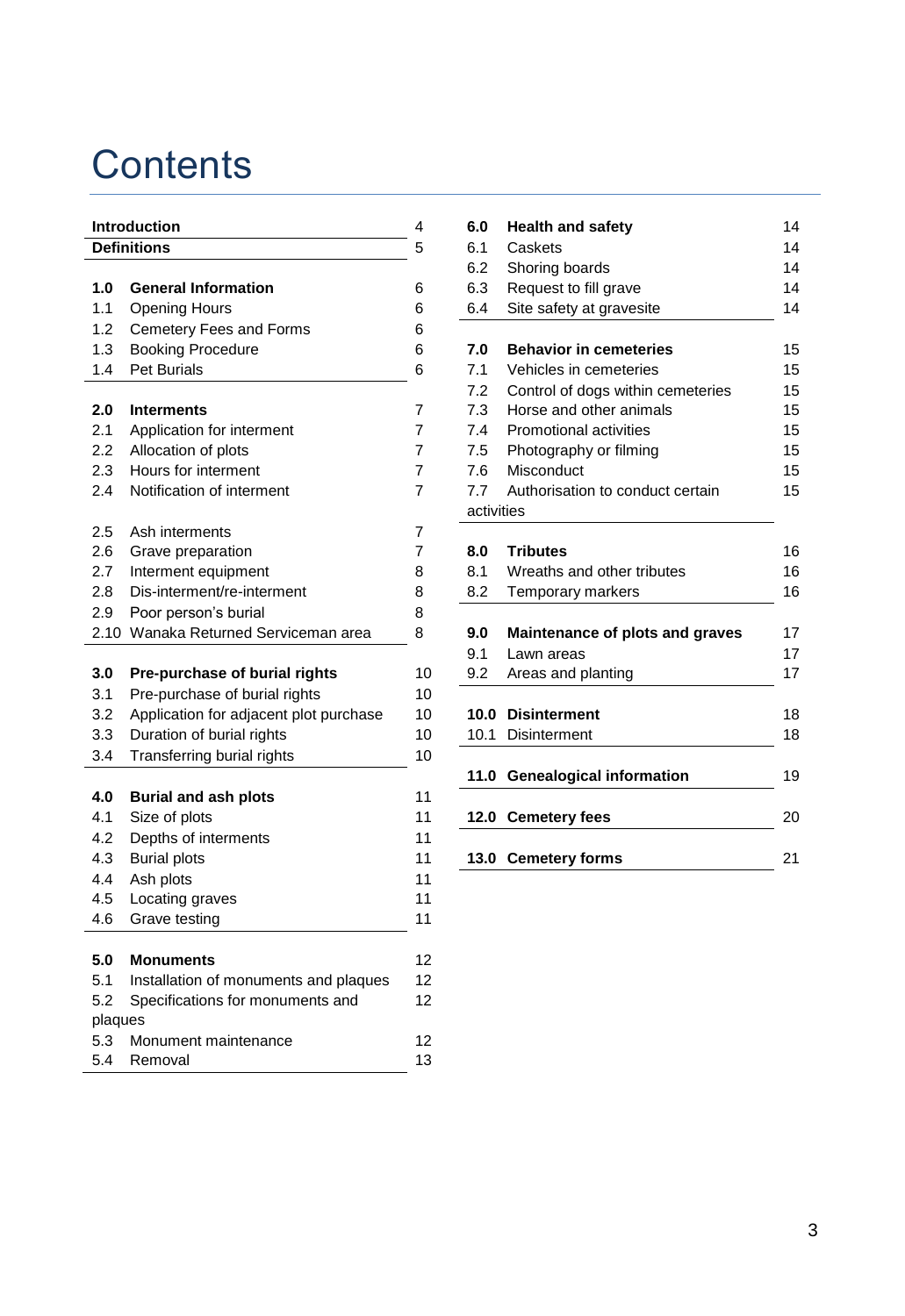### Introduction

The Queenstown Lakes District Cemeteries Handbook (**Handbook**) contains the rules and conditions that apply to provision of services, operational requirements, and acceptable conduct in cemeteries owned by, or operated by the Queenstown Lakes District Council (**Council**). The Handbook also provides information to assist the smooth running, operation, and provision of information to the public about Council cemeteries.

The rules and conditions applicable to Council cemeteries contained in the Handbook were made in accordance with the Queenstown Lakes District Council Cemeteries Bylaw 2017 (**Bylaw**).

#### **Operational Cemeteries**

The operational cemeteries within the Queenstown District include:

- Arrowtown Cemetery
- Cardrona Cemetery
- Frankton Cemetery
- Glenorchy Cemetery
- Kingston Cemetery
- Lower Shotover Cemetery (when open)
- Makarora Cemetery
- Queenstown Cemetery
- Skippers Cemetery
- Wanaka Cemetery

For interments in these cemeteries contact Queenstown Lakes District Council Cemeteries Administrator, phone 03 441 0499 Monday to Friday 8am to 5pm

> Email: [services@qldc.govt.nz](mailto:services@qldc.govt.nz) Web: [www.qldc.govt.nz](http://www.qldc.govt.nz/)

#### **Other Cemeteries**

Albert Town Cemetery is closed and interments are no longer allowed.

Hawea Cemetery is managed by the Hawea Cemetery Trust. All enquiries to do with this cemetery should be referred to: Donald Urquhart Phone: (03) 443 1426 Address: 440 Camp Hill Rd, RD2, Wanaka.

Pembroke Cemetery is closed and interments are no longer allowed.

The western corner of the Wanaka Cemetery contains a number of early graves which represents the older heritage of Pembroke (as Wanaka was formerly called). The Wanaka Cemetery was formally known as the 'Pembroke Cemetery'.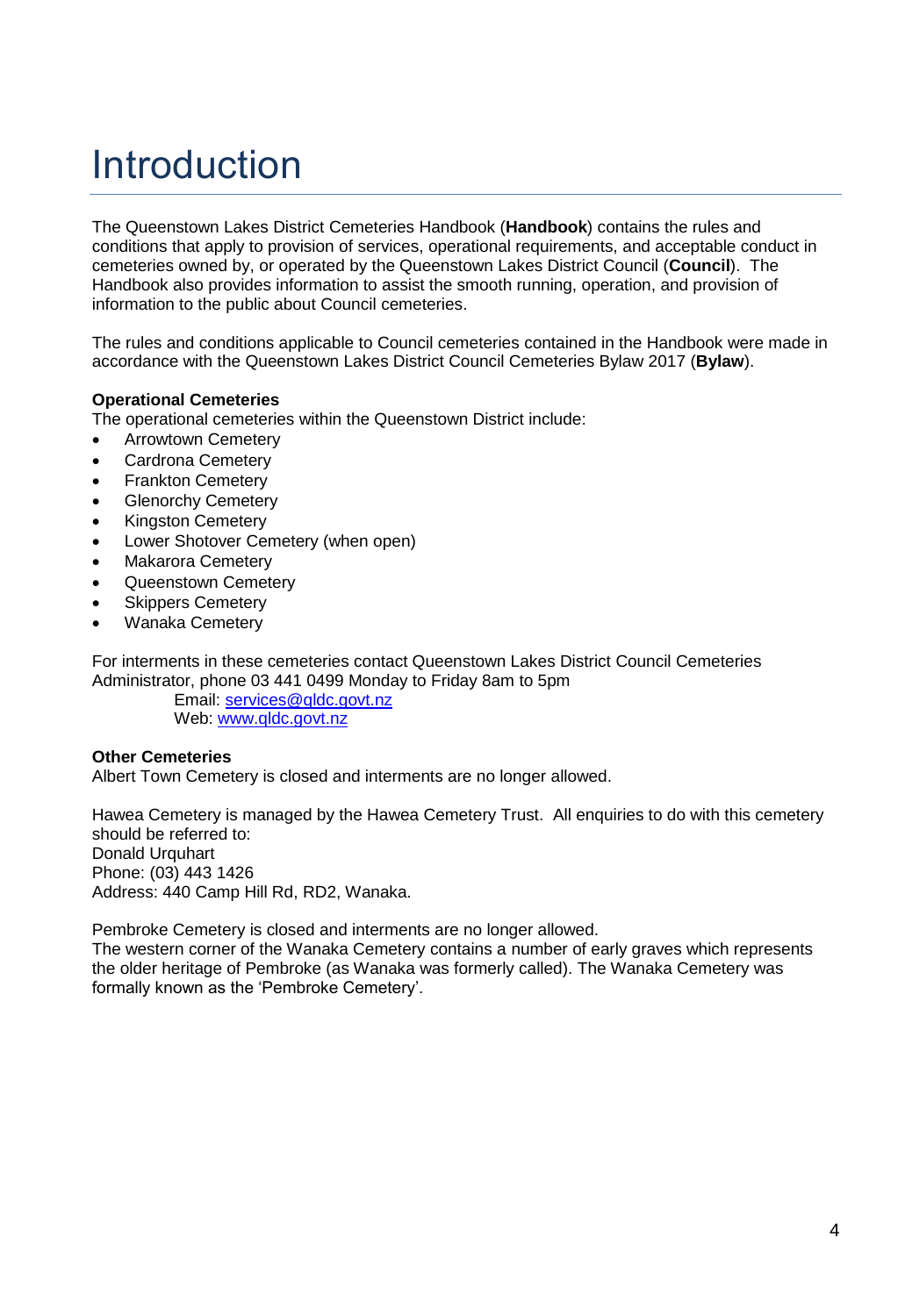### **Definitions**

**Act** means the Burial and Cremation Act 1964 or any superseding legislation.

**Burial Right** means the exclusive right to a burial in a particular plot.

**Cemetery** or **cemeteries** means any land owned or operated by the Council as a cemetery but excludes any closed cemetery.

**Bylaw** means the Queenstown Lakes District Council Cemeteries Bylaw 2017.

**Cemetery administrator** means the person appointed under clause 11 of the Bylaw.

**Closed cemetery** means a cemetery that has been closed in accordance with the Act.

**Council** means the Queenstown Lakes District Council.

**Disinter** or **disinterment** means the removal of a human body or ash remains from the earth or any vault.

**Handbook** means this document, which contains the rules and conditions that apply to provision of services, operational requirements, and acceptable conduct.

**Inter** or **interment** means the placement of a human body or ash remains in a grave or any vault.

**Monument** includes a headstone, plaque, panel, or other memorial to a deceased person.

**Monumental masonry work** includes the establishment, repair, or modification of a monument.

**Sexton** means any person appointed under clause 10 of the Bylaw.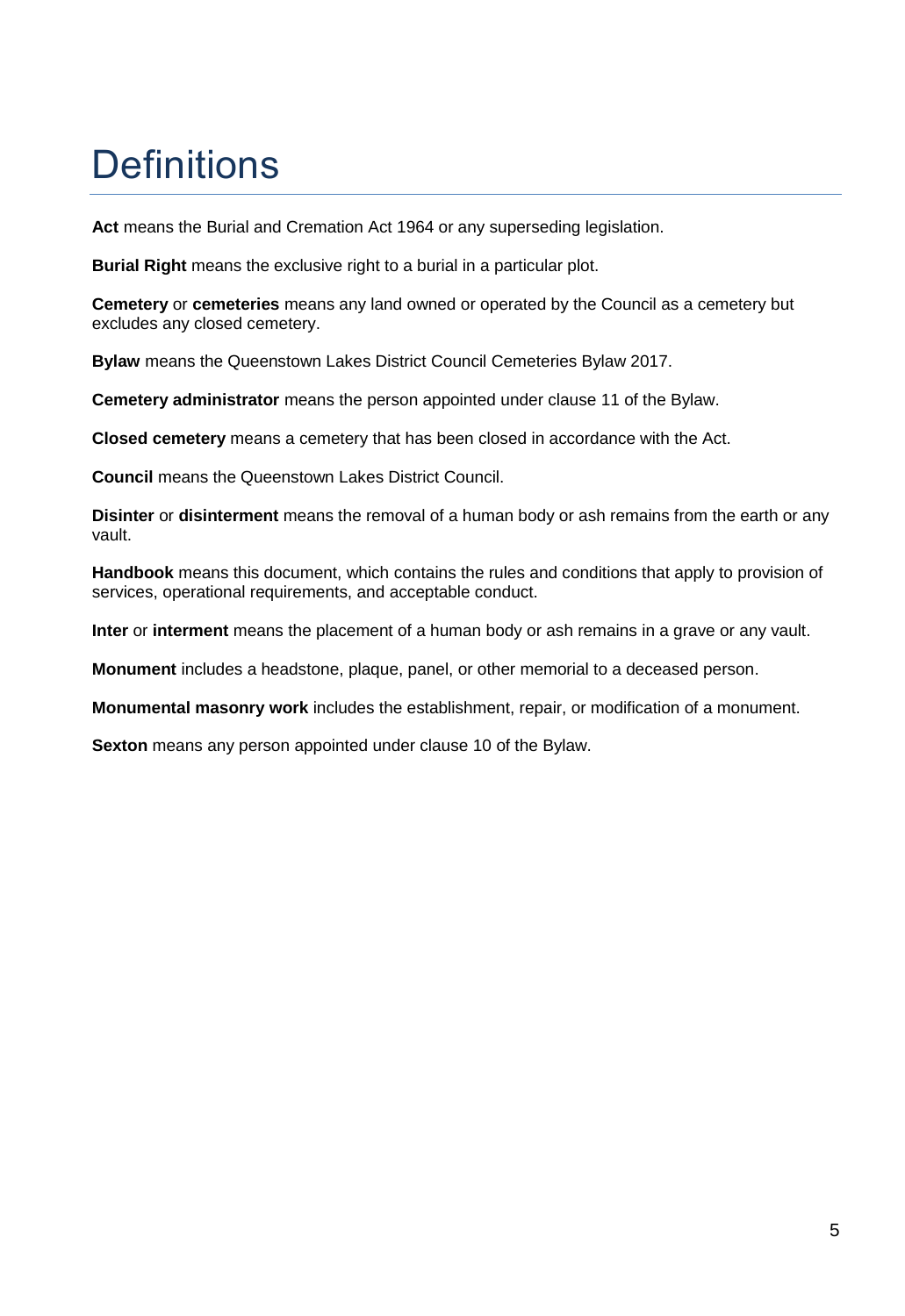## 1.0 General Information

#### **1.1 Opening Hours**

Cemeteries operated by the Council are open for public visiting seven days a week.

Cemeteries are open for interments Monday to Saturday, 9am – 4pm, and Cemeteries are closed on Sundays and public holidays.

#### **1.2 Cemetery Fees and Forms**

A table showing applicable Council Cemetery fees can be found at section 12 of this handbook, followed by application forms for accessing cemetery related services, in section 13.

The applicable fees must be paid in full prior to the event (e.g. burial right, interment, disinterment, maintenance) taking place. Payment can be made by either automatic payment or credit card.

The person requesting an interment or disinterment will need to submit the appropriate forms to the Council's Cemetery Administrator who will confirm the fee applicable, prior to the interment taking place. Further detail and arrangement regarding prior payment will be communicated to the applicant by the Cemetery Administrator.

A copy of the Medical Certificate of Cause of Death or Coroner's Authorisation for Release of Body must accompany the application. Any original documents provided will be returned to the applicant.

The forms referred to in this handbook available in electronic form from the Council's website [www.qldc.govt.nz](http://www.qldc.govt.nz/) or from the Cemetery Administrator are:

- Application for Burial or Interment
- Authority to Open a Plot
- Application for Adjacent Plot Purchase (Burial Right)
- Application for Monument Permit

#### **1.3 Booking Procedure**

The Cemetery Administrator is to be notified by telephone or email of an intended burial. The minimum notice for an Application for Burial or Interment to be processed by the Cemeteries Administrator is at least **3 working days** prior to interment if proposed for Skippers Cemetery, and **2 working days** prior to the time of interment for any other Council cemetery.

The funeral director, or person requesting the interment, must submit applicable forms (**attached** to this Handbook). The forms can also be requested from the Cemetery Administrator.

#### **1.4 Pet Burials**

No animal(s), including birds or fish, either as ashes or as a body, may be interred in a Council cemetery unless placed in a sealed casket with the deceased.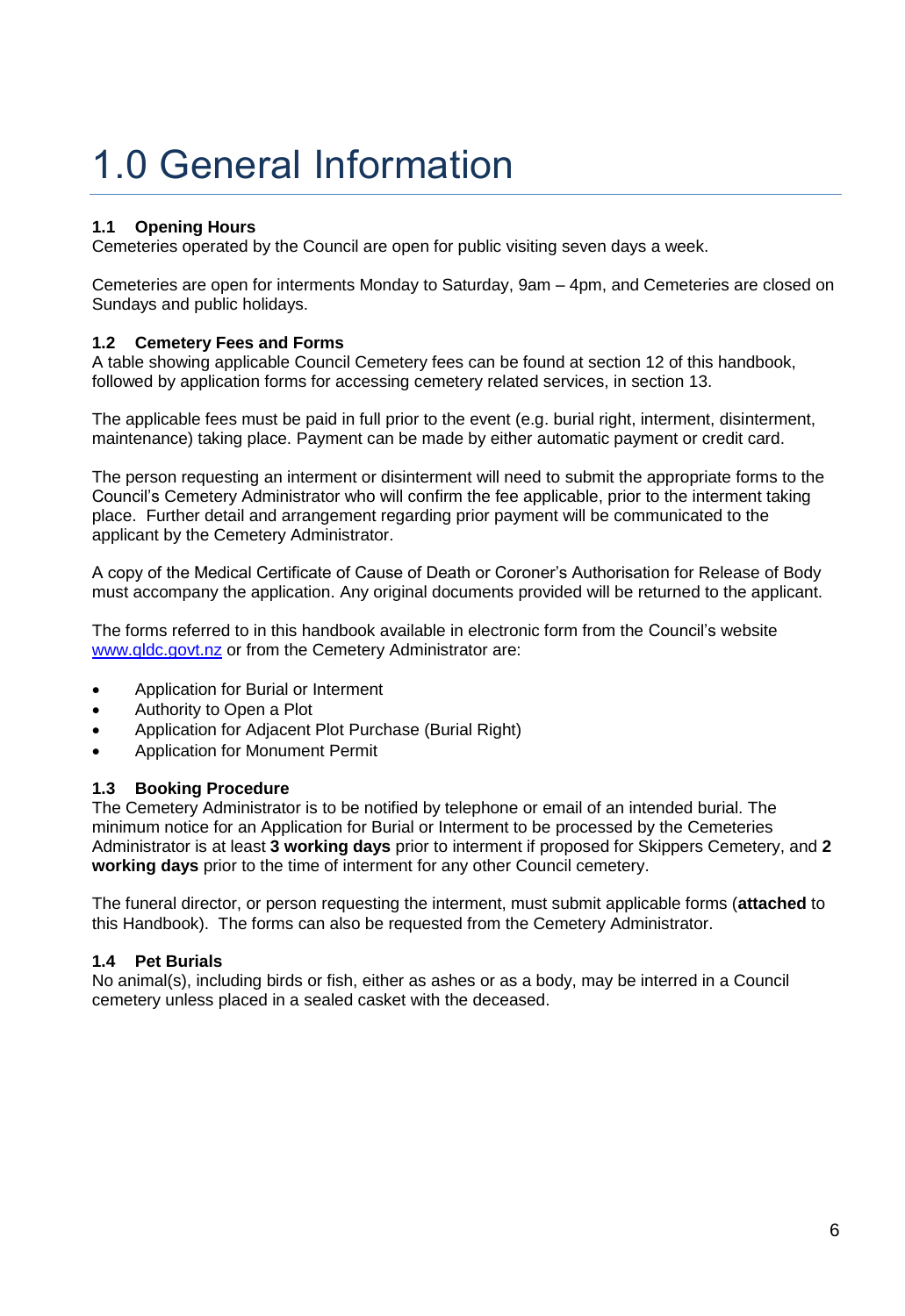## 2.0 Interments

#### **2.1 Application for interment**

The person arranging the interment must lodge the following relevant applications with the Cemeteries Administrator:

- Application for burial or ash interment (for each and every interment)
- Authority to open a plot (additional to application for interment, if an interment of a deceased person or human remains is to take place in an occupied plot)

No interments (of a deceased person or other human remains) can take place in a Council cemetery until the Cemeteries Administrator has approved the application(s) referred above, and the applicable fee(s) has been paid (refer section 12.0).

#### **2.2 Allocation of plots**

The Cemeteries Administrator has responsibility for allocating plots for burials. If an applicant requests that an interment occur in a particular area of a Council cemetery, the request will be considered provided there are vacant, unsold plots available in that area, and the request is consistent with any requirements in this Handbook and the effective management of the cemetery.

No burial or ash interment may take place without the approval of the person holding burial rights to that plot. If that person is deceased or debilitated, the immediate next of kin or the person acting on behalf of the deceased or the deceased's estate may give approval for a burial in the plot or placement of a monument.

#### **2.3 Hours for interments**

Monday to Saturday between the hours of 9am to 4pm.

The expected time of arrival in the cemetery must be specified on the application for interment or authority to open a plot form. If the expected arrival time is going to change by more than 15 minutes of the original notified time, the Cemeteries Administrator or Sexton must be notified of the new time.

A Saturday fee will be charged for interments, including ash interments, taking place on a Saturday.

No interments will be scheduled on Sundays and public holidays (including Council holidays).

#### **2.4 Notification of Interment**

Notification of all burials shall be submitted to the Council at least **2 working days** before the proposed burial (except for Skippers Cemetery which requires **3 working days** notice).

Applications involving shorter notice may, as an exception, be considered by the Cemeteries Administrator in consultation with the Sexton and a late fee may apply. Applications must be made using the application for burial or ash interment form along with the authority to open a plot form if required (both are available in section 13.0 of this Handbook, the QLDC website [www.qldc.govt.nz\)](http://www.qldc.govt.nz/) or from the Cemeteries Administrator.

#### **2.5 Ash interments**

The bookings and forms required for ash interments are managed in the same way as a casket interment, although different fees apply (refer section 12.0).

#### **2.6 Grave Preparation**

Only a Sexton appointed by the Council in accordance with the Bylaw may dig and prepare the grave (for ashes or a casket) in a Council cemetery.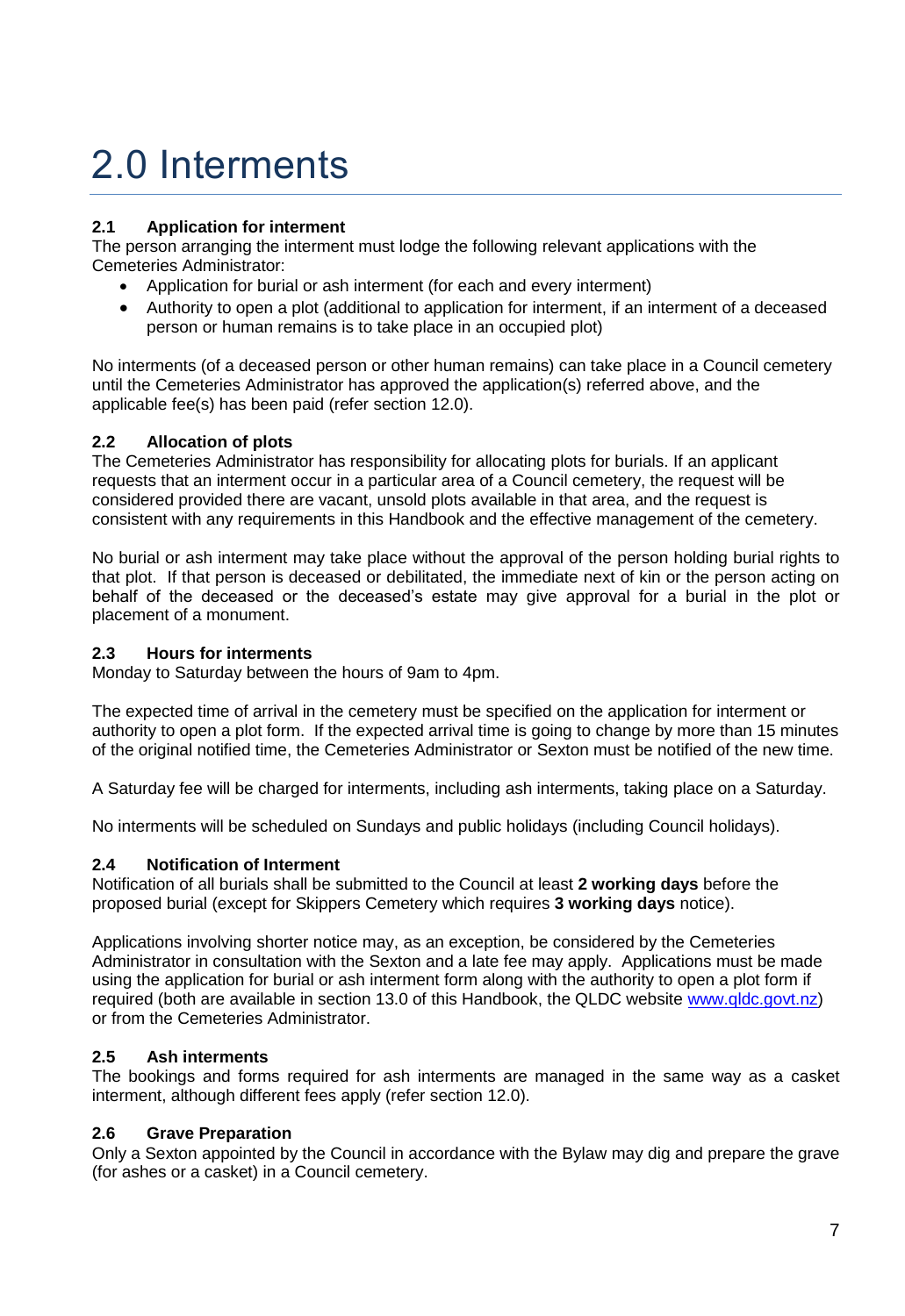For burials in graves covered by a concrete cap, only the Sexton or an approved Monument Mason can break the concrete. A fee will apply (refer section 12.0). It is the responsibility of the owner of burial rights to that plot to reinstate the concrete cover after burial provided an approved monument permit is obtained. If that person is deceased or debilitated, that person's estate or the person who gave approval on their behalf is responsible for reinstating the cover after burial.

If the person who owns burial rights to the plot does not reinstate the concrete within a reasonable time, the Council may remove the concrete completely, and replace with lawn, or cover over with stones.

A request may be made to the Cemeteries Administrator for friends and family of the deceased to fill in the grave, subject to the conditions set out in section 6.3 of this Handbook.

#### **2.7 Interment equipment**

Equipment for carrying out interments is supplied and removed by the Sexton, who is responsible for ensuring all safety procedures are complied with while on site.

#### **2.8 Dis-interment / Re-interment**

Any application received by Queenstown Lakes District Council shall be processed pursuant to sections 51 and 55 of the Burial and Cremations Act 1964 (or superseding legislation), and subject to the payment of fees referred to in section 12.0 of this Handbook. This application relates to disinterment / re-interment of the deceased or ashes of the deceased.

All requests for disinterment or re-interment must be directed to the Council.

#### **2.9 Poor person's burial**

The Burial and Cremation Act 1964 requires the Council to bury the bodies of poor persons, and persons from any hospital, penal institution, or other public institution free of charge upon on order from a Justice of the Peace. An application for interment form must still be completed before the burial takes place.

#### **2.10 Wanaka Returned Serviceman area (in association with the RSA)**

Ex-Service Personnel who have had war service or service that is defined equivalent to war service, and their spouses or partners, may be buried in the service area.

If the interment of a deceased veteran is to be in the Service area, a standard ex-service plaque is available at a subsidized rate through Veterans' Affairs New Zealand. In the service area, only the standard ex-service memorial plaque is permitted. The plaques are of uniform style and there is no provision for personal messages or photographs.

If the interment is to be outside the Service area of the Council cemetery, the next of kin can order a standard ex-Service memorial at a subsidized rate.

Details of war service need to be supplied on the Application for Interment form. Failure to provide this information may result in the application being declined.

#### *Specifications for Service Person's interment:*

Only Service Personal and their spouse or partner may be interred in the Service area

Double depth interments are permitted in the Service area to allow for the spouse or partner of the deceased veteran to be interred in the same plot. A double plaque commemorating both deceased persons is provided at a subsidized rate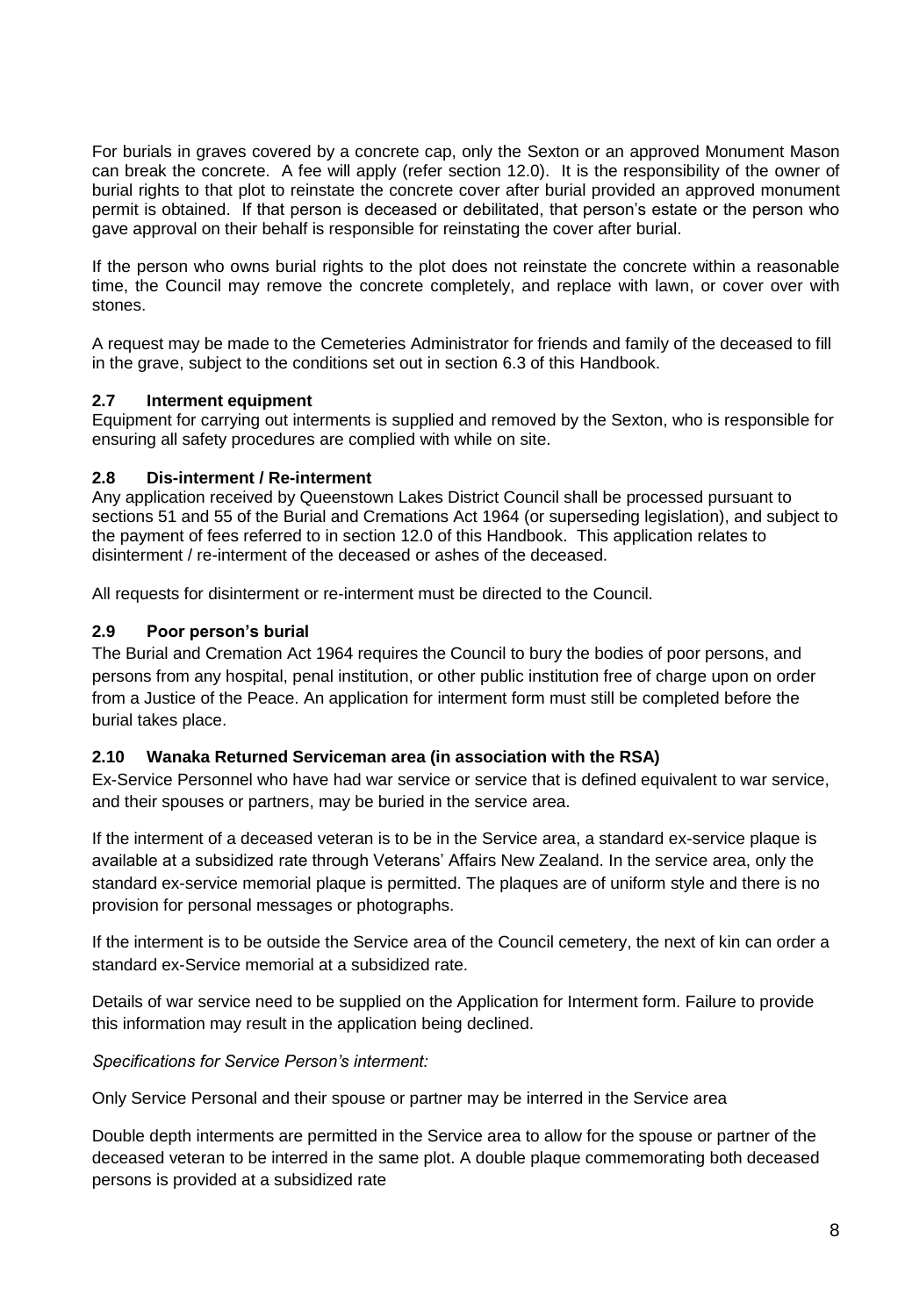If the spouse or partner wishes to be interred to the side of the Service Person, they can purchase the burial right for the adjoining plot subject to the standard fee (refer section 12.0).

Children cannot be interred in a Service Person's plot unless they are eligible for interment in the Service area in their own right.

*War Service Eligibility & Contacts:*

Please refer to Veterans' Affairs New Zealand website for information regarding eligibility [www.veteransaffairs.mil.nz](http://www.veteransaffairs.mil.nz/)

Free phone (NZ): 0800 483 8372 (0800 4 VETERAN)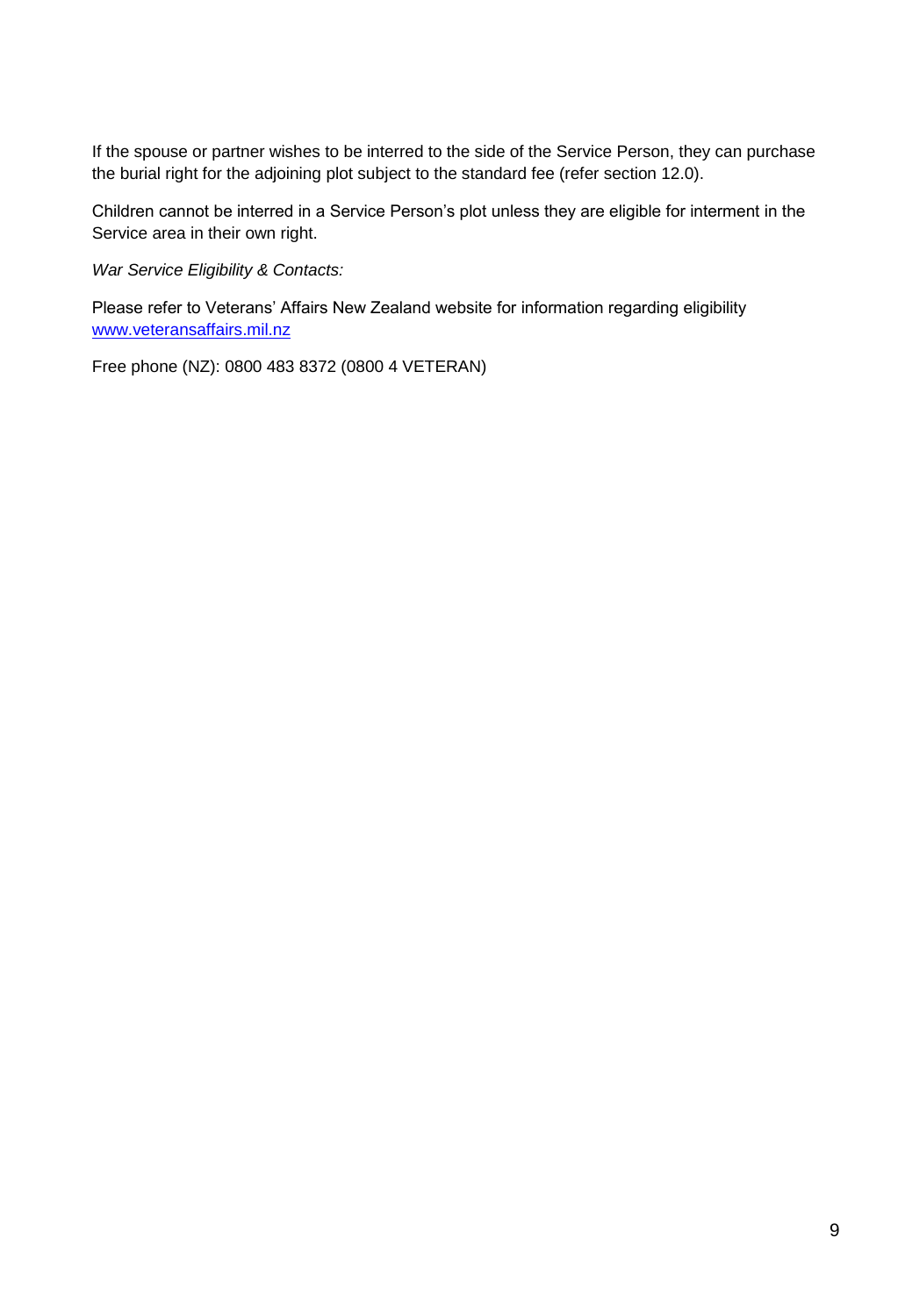# 3.0 Pre-purchase of burial rights

#### **3.1 Pre-purchase of burial rights**

The Council only permits the purchase of burial rights when burial or ash interment is imminent, unless the following conditions are satisfied:

- The purchaser is a relative of a deceased person who is being interred at a Council cemetery, and wishes to purchase a burial right to an adjacent plot.
- The adjacent plot is vacant and not subject to another burial right.
- A completed adjacent plot purchase form is submitted to the Cemeteries Administrator no later than 10 working days after the initial burial / interment.

Unless the above conditions are satisfied, there is no ability to pre-purchase a burial right.

#### **3.2 Application for adjacent plot purchase**

In order to pre-purchase burial rights, a person must lodge a completed application for adjacent plot purchase form with the Cemeteries Administrator in accordance with the requirements in section 3.1, and pay the applicable fee (refer section 12.0).

#### **3.3 Duration of burial rights**

Sometimes burial rights are never used, and thus take up valuable space in cemeteries. If no interment occurs within 60 years of the burial rights being purchased, then the Council will attempt to locate the purchaser or next of kin to confirm if the plot is still required. If the purchaser and next of kin are unable to be located, then the plot ownership reverts back to the Council in accordance with section 10 of the Burial and Cremation Act 1964.

#### **3.3 Transferring burial rights**

Should a plot no longer be required, the holder of the burial rights may transfer their interest in the plot to another party. The current burial right holder and purchaser must email the change of ownership details to the Council.

The Council will not re-purchase burial rights after they have been sold.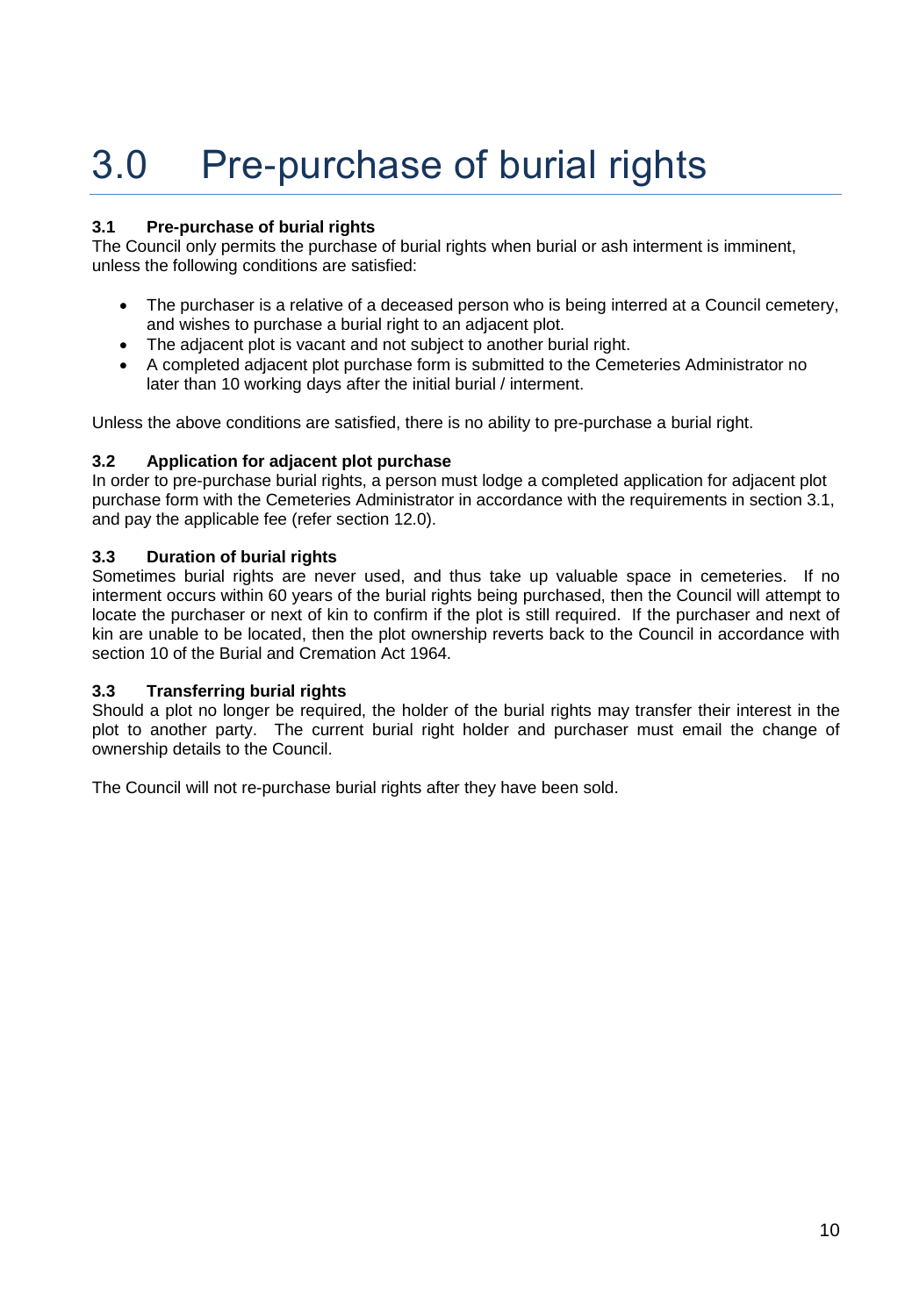## 4.0 Burial and ash plots

#### **4.1 Size of plots**

Unless otherwise specified by the Cemeteries Administrator, the standard size for all new burial plots is as follows:

- Full burial plot: 1200mm x 2700mm
- Ash plot: 600mm x 300mm

If a larger plot is required, arrangements can be made at the time of booking and confirmed with the Cemeteries Administrator.

#### **4.2 Depths of interments**

The standard depth of interments shall be sufficient to enable ground cover, to the existing ground level, of at least a minimum of:

- Single interment: 1.2m
- Double interment: 2.0m
- Ash interment: 0.6m

Please refer to diagram [4.2] below.

The Cemeteries Administrator may allow a burial at a non-standard depth on a case by case basis; provided the Cemeteries Administrator takes into account any health and safety implications.

#### **4.3 Burial plots**

No more than two deceased persons can be interred in each burial plot.

#### **4.4 Ash plots**

All new ash plots can hold up to a maximum of four ash interments depending on urn size:

- Two in front of the headstone.
	- Two under the headstone.

#### **4.5 Locating graves**

Please contact the Cemeteries Administrator or alternatively visit the Council website www.qldc.govt.nz for further information.

#### **4.6 Grave testing**

A testing service is available at no cost to the applicant to obtain the availability of sufficient space for a second interment in an existing grave.

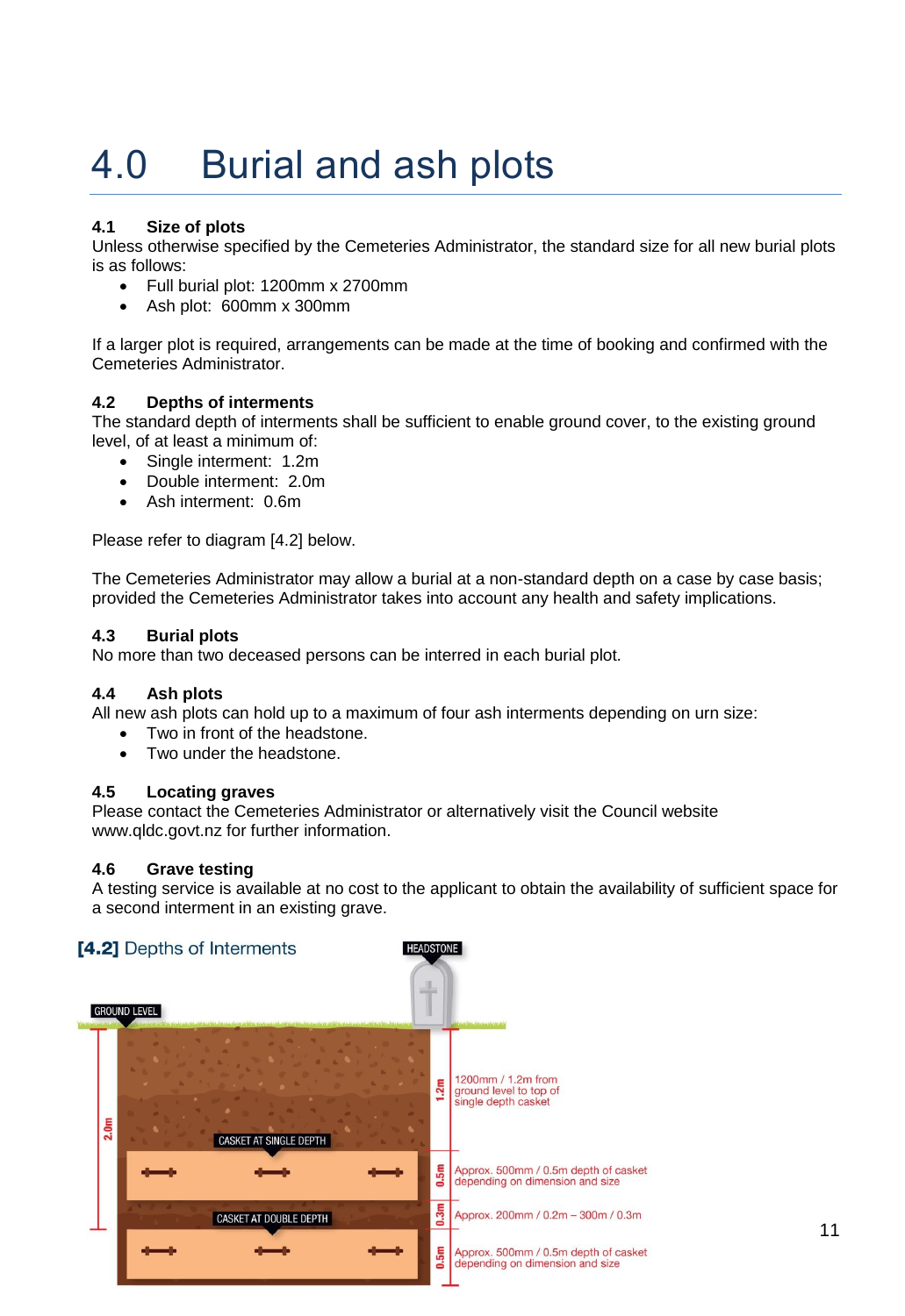# 5.0 Monuments

#### **5.1 Installation of monuments and plaques**

Only monumental masons, or suitably qualified trades people recognised by the Council, will be permitted to erect monuments within a Council cemetery.

No monumental masonry work may commence until the Council has granted permission for the work under the Bylaw. A monument permit is required for any monumental work being undertaken in a Council cemetery, to ensure the headstone is placed on the correct plot and also to ensure adherence to specifications in this Handbook.

Owners of burial rights, or if deceased, the immediate next of kin, may give permission for a monument to be erected, or an additional inscription to be added to an existing monument. Typically, a monumental mason applies for the permit on behalf of the burial rights owner/ next of kin.

The Cemetery Administrator can provide information regarding local monumental and stone masons.

#### **5.2 Specifications for monuments and plaques**

All monuments including headstones and plaques are to be constructed in accordance with NZS 4242:1995 Headstones & Cemetery Monuments, sound engineering principles, and to the satisfaction of the Council.

Concrete base work for all monuments shall:

- not stand higher than 150mm above the highest point of the concrete beam or ground level, whichever is the higher.
- be laid to the satisfaction of the Council and in accordance with sound engineering principles as set out in NZS 4242:1995 Headstones and Cemetery Monuments.
- not be wider than 1 metre and stand no higher than 1.5 metres.

Plaques must have a minimum clearance of 10mm from the edge of the plaque to the edge of the plot on any ashes beam and be no more than 10mm thick. It is the responsibility of the plot owner to ensure that the plaque is of the correct dimensions for the particular plot concerned.

No person may mix cement or mortar anywhere in the cemetery otherwise than on a watertight platform.

All necessary precautions shall be taken to ensure that no damage is done to footpaths, roads, plots or grass.

#### **5.3 Monument maintenance**

Maintenance of monuments is the responsibility of the burial rights owner or their representative. Monuments must be kept in good repair. The Council does not take any responsibility for damage or vandalism to any monument.

The Council may remove from the cemetery any monuments that have fallen into a state of disrepair, if the Sexton or Cemeteries Administrator determines that a monument is a health and safety risk. If the risk is not significant, the Cemeteries Administrator may give the person responsible (the owner or next of kin) written notice to repair or remove the item in disrepair. Failure to comply with the notice will result in the monument being removed at the cost to the person who owns the burial rights to that plot.

If a monument poses a significant health and safety risk or there is no owner or representative available to affect repairs or permit removal, the Sexton may lay the monument flat within the grave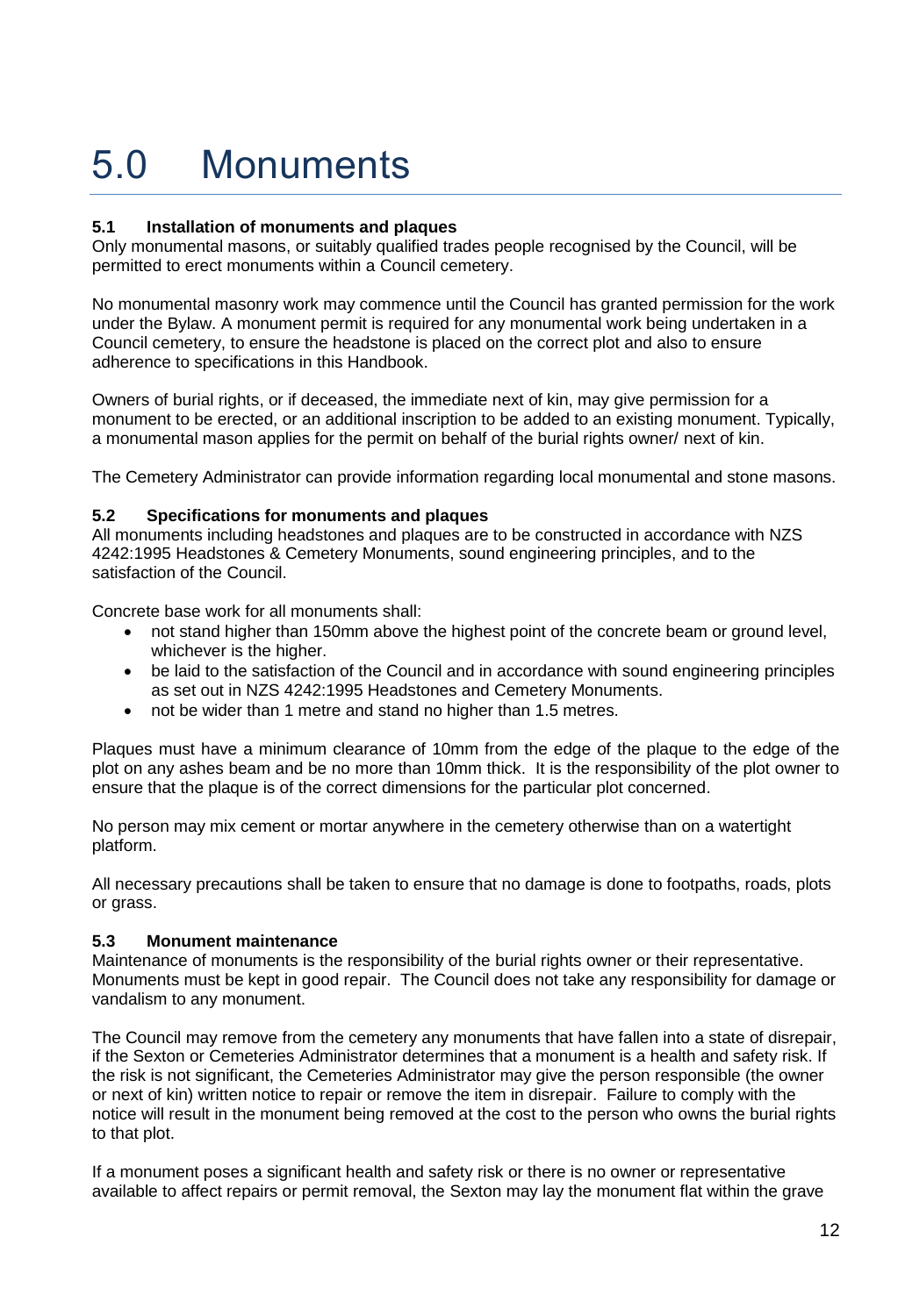surround or remove it from the cemetery if there is no grave surround. A photographic record of the monument will be taken and filed with the cemetery records if the monument is removed.

#### **5.4 Removal**

No person shall remove from any cemetery or grave, any headstone, monument or plaque, without permission from the Council.

If the Council is asked to remove a memorial, no responsibility will be taken for any damage done in the process of removal.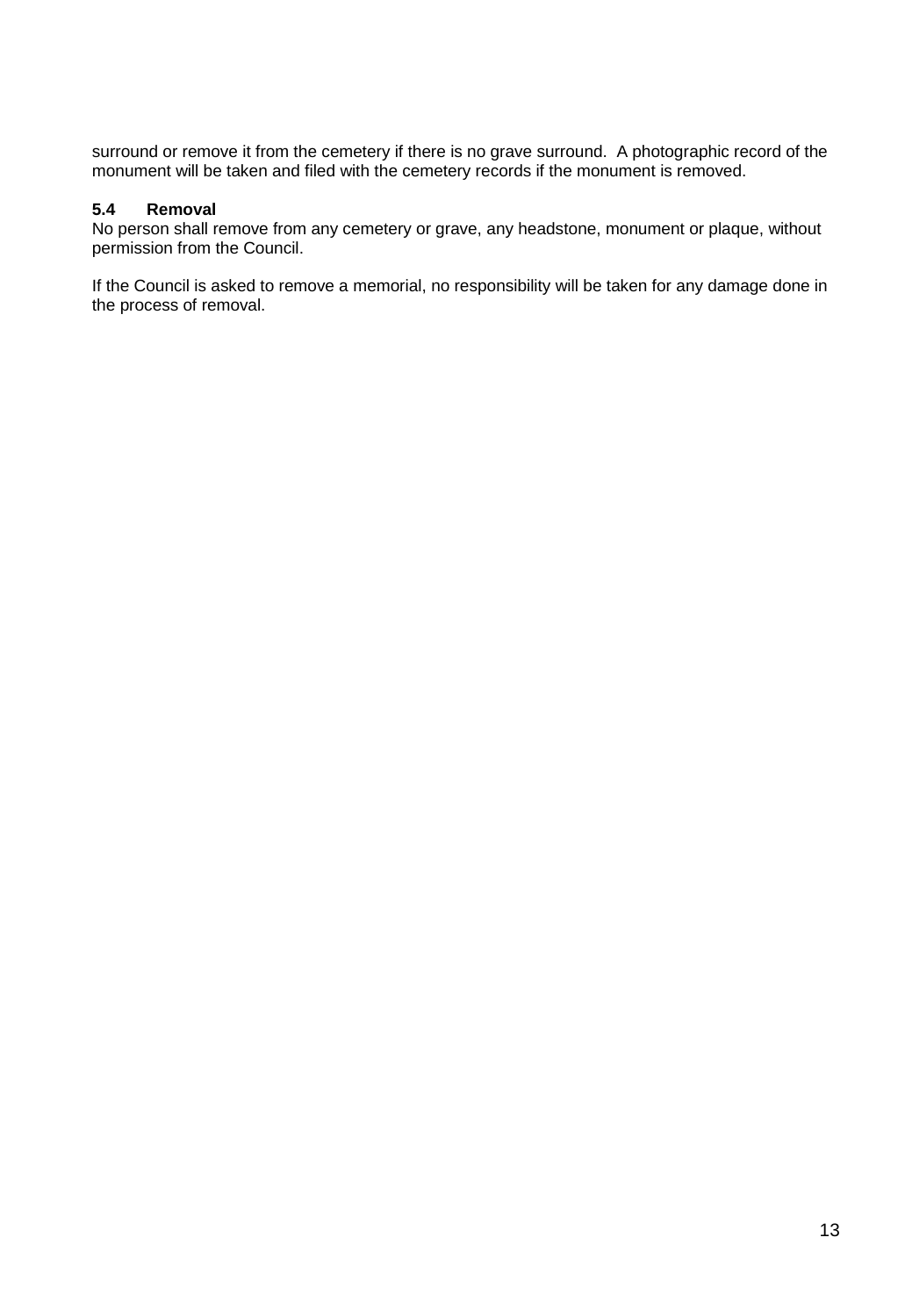# 6.0 Health and safety

#### **6.1 Caskets**

The casket size, shape, including the type and size of the handles are to be recorded on the application for interment. The Council retains discretion to determine the appropriate dimensions of a suitable casket.

#### **6.2 Shoring boards**

Graves must be shored up in cemeteries for safety reasons. The shoring boards will be removed at the conclusion of the burial unless the family or friends wish to hand fill the grave. A request to hand fill a grave must be made in the application for interment form under 'special instructions'.

#### **6.3 Request to fill grave**

Friends and family of the deceased can request that the Sexton allow them to fill in the grave. There are two options available:

- Only fill the grave to cover the casket. No heavy machinery is required to remove the shoring boards.
- Fill the complete grave by hand only. The Council must be advised of this request before the interment takes place and is to be outlined under 'special instructions' on the 'Application for interment' form. If this option is requested the Sexton will be required to remove the shoring boards with the appropriate equipment to allow the grave to be filled. Families will need to follow the directions of the Sexton during this process.

#### **6.4 Site safety at gravesite**

The funeral director will advise the Sexton upon arrival of the deceased person or other human remains to the gravesite, and at that time the site will be handed over to the funeral director. The funeral director is then responsible for the safety of the members of the public at the gravesite until the funeral director formally hands the site back to the Sexton and members of the public must follow the direction of the Sexton.

Any persons in attendance and/or involved in a burial or interment procedure in a Council cemetery, must adhere to all directions given by the Sexton at all times.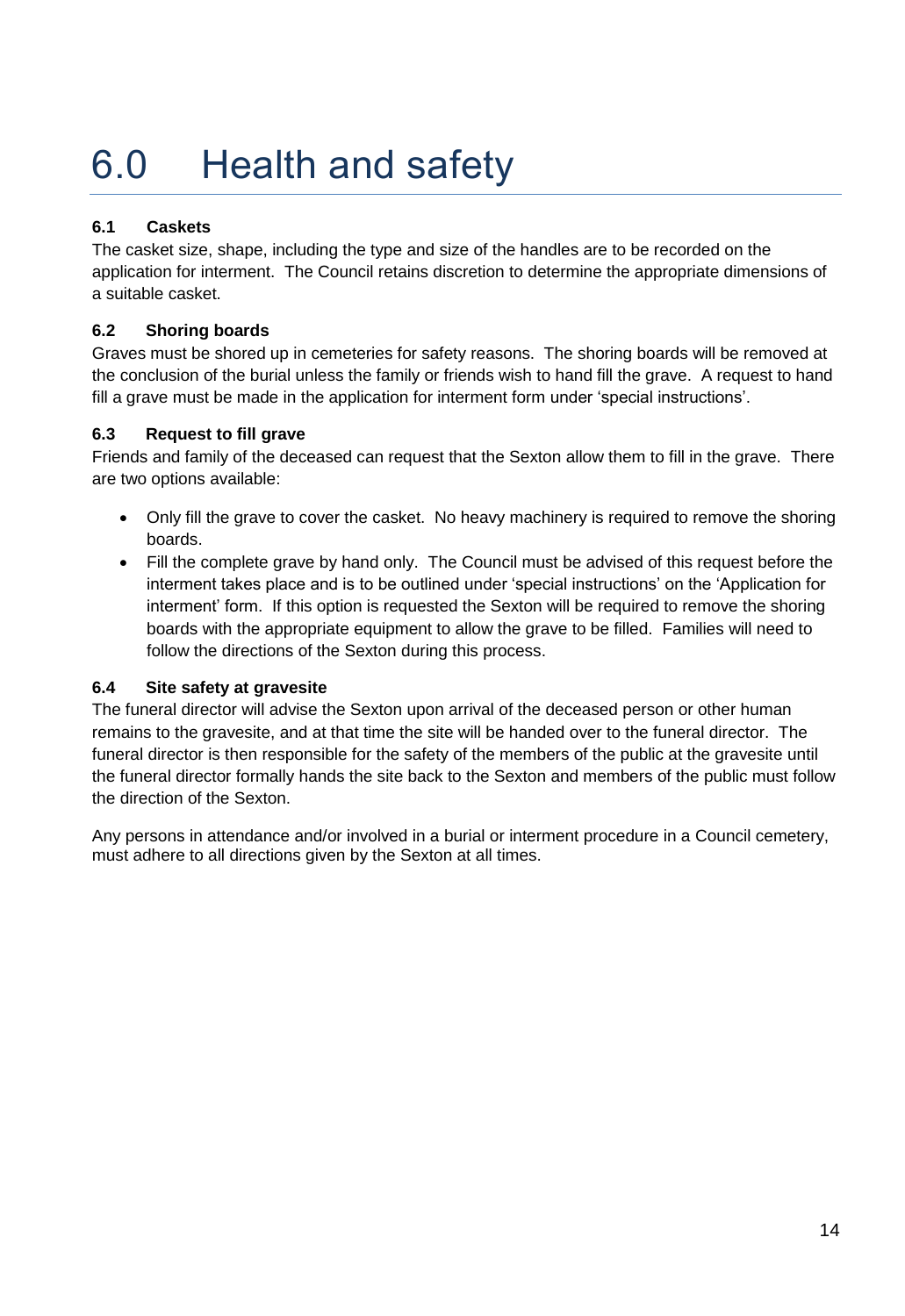## 7.0 Behaviour in cemeteries

#### **7.1 Vehicles in Cemeteries**

Vehicles are only permitted to use designated roadways and car parks whilst in the cemetery. Vehicles may only access cemeteries from:

- 7.00 am to 8.30pm between October and March
- 8.00am to 5.00pm between April and September

The speed limit in all Council cemeteries shall not exceed 20km/hr unless a different speed limit is specified, and ordinary traffic rules are to be observed at all times.

The drivers of all vehicles must yield right of way to any funeral procession (cortege) in any cemetery. If the Sexton indicates that a vehicle should stop or move, the driver must respond as directed.

The Sexton or Cemeteries Administrator may temporarily close the cemetery to vehicles, provided the closure is clearly displayed using appropriate signage. No private vehicle is to be left or taken into any cemetery when the cemetery is closed.

#### **7.2 Control of dogs within cemeteries**

Dogs are permitted in cemeteries subject to clause 4(2) of the Council's Dog Control Bylaw 2014:

*(2) The owner of a dog must keep their dog under control on a leash in - (a) all cemeteries; […]*

#### **7.3 Horses and other animals**

No horses or other animals are permitted in any Council cemeteries.

#### **7.4 Promotional activities**

The promotion or advertising of goods or services within a Council cemetery is not permitted unless in accordance with permission granted by the Council under the Bylaw.

#### **7.5 Photography or filming**

No commercial photography, filming or recording is permitted in a Council cemetery unless it is solely for a private purpose, or it is in accordance with permission granted by the Council under the Bylaw.

#### **7.6 Misconduct**

No one may disturb or interrupt a funeral, or cause an annoyance or nuisance within a Council cemetery, or cause damage to land, buildings or chattels in a cemetery.

#### **7.7 Authorisation to conduct certain activities**

No one other than a Sexton or person authorized by a Sexton may engage in interment or disinterment or operate any burial machinery or equipment in a Council cemetery.

No person may carry out monumental masonry work without permission from Council under the Bylaw.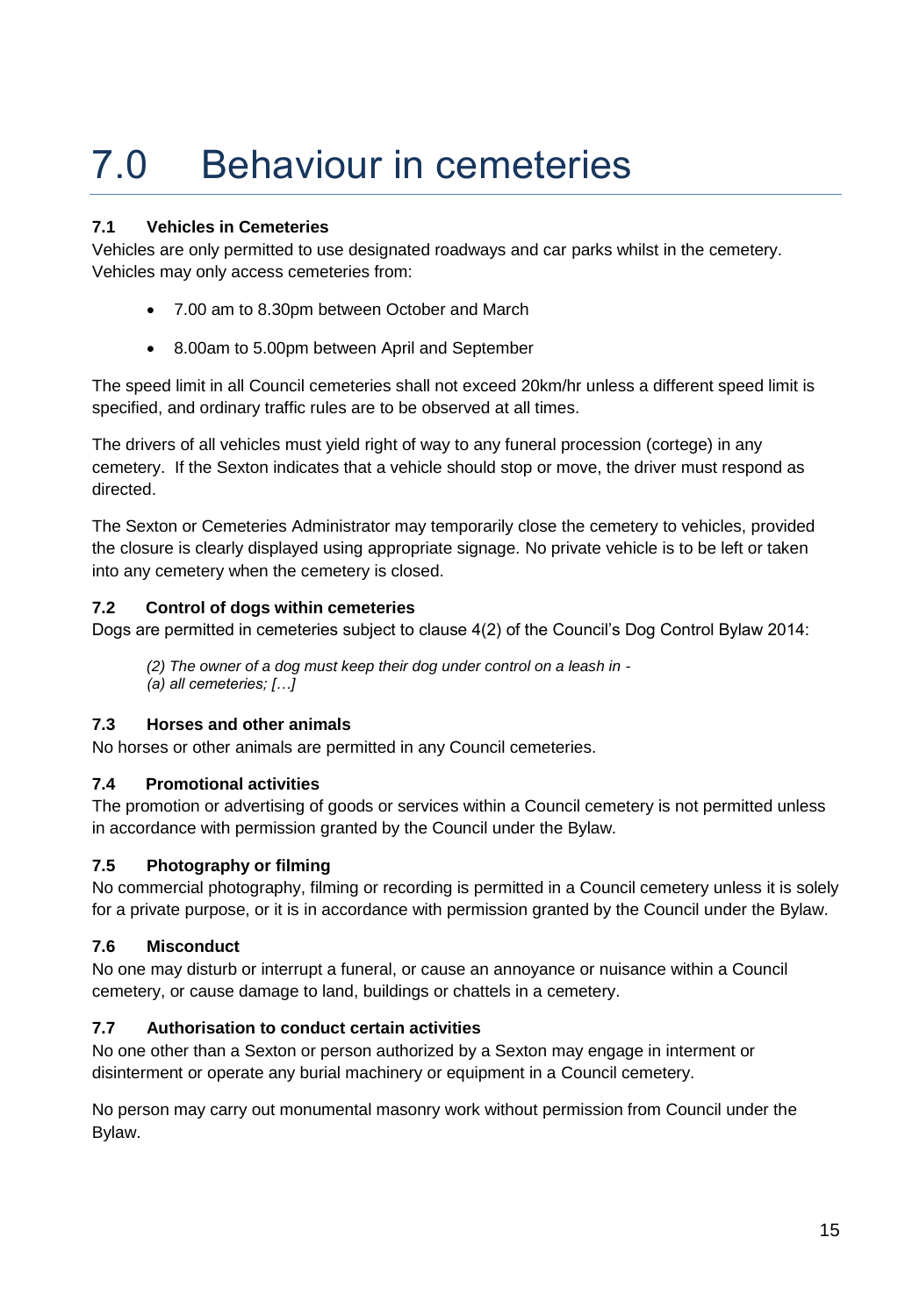# 8.0 Tributes

#### **8.1 Wreaths and other tributes**

Wreaths, food items, and other floral tributes or ornaments not permanently fixed to a monument may be placed on the plot for a period of ten days following an interment. After ten days items must be removed or relocated to the concrete beam.

If items are not claimed after 10 days, the Council may remove and dispose of the items. The Council may also remove any neglected or broken items.

No ceremonial fires are permitted.

#### **8.2 Temporary markers**

A temporary marker must be removed once a permanent monument is erected.

If the Sexton, or other person authorized by the Sexton, considers that a temporary maker has fallen into a state of disrepair, they may remove it.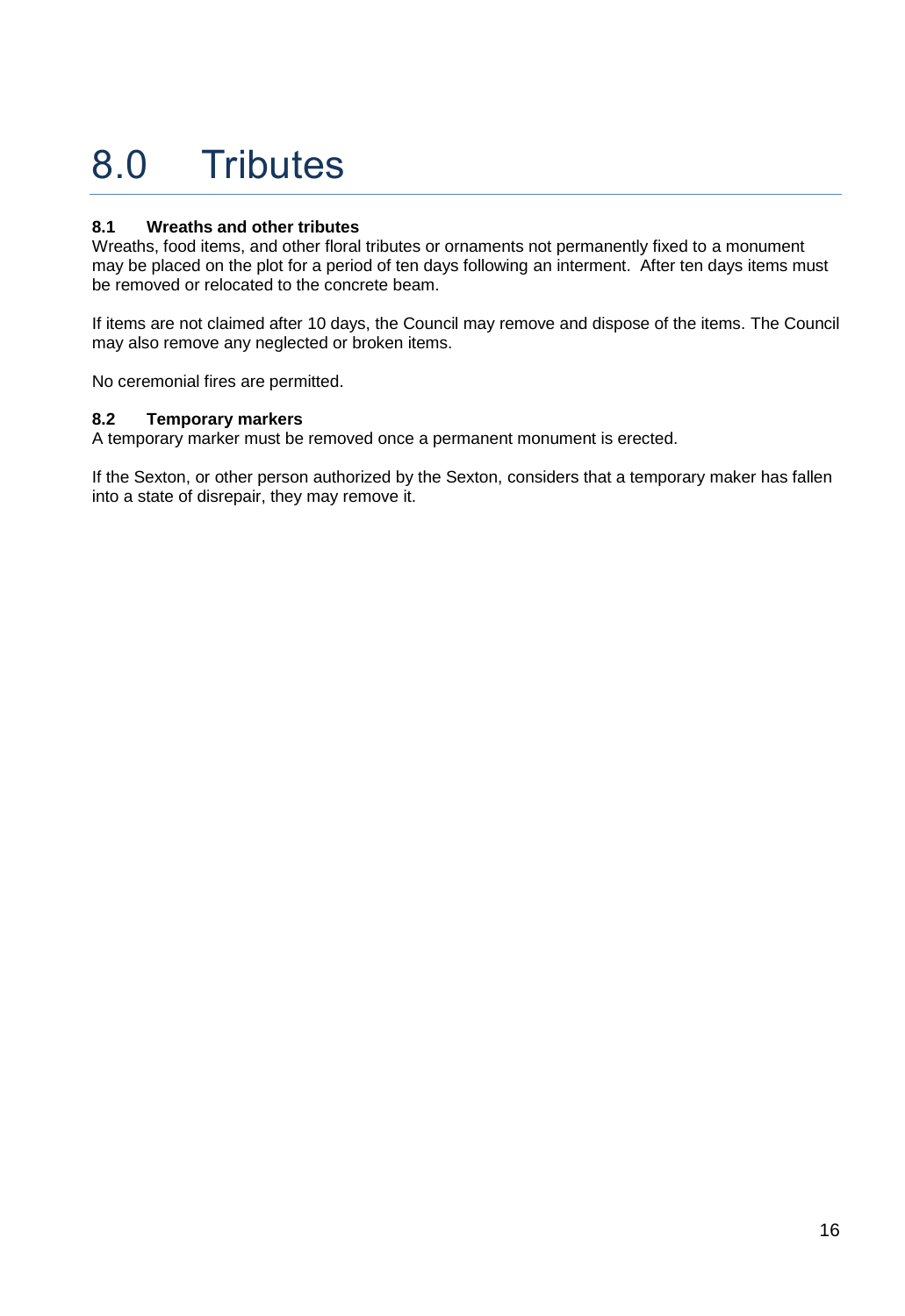# 9.0 Maintenance of plots and graves

#### **9.1 Lawn areas**

The Council maintains plots and graves in lawn areas including mowing.

Any plants (including trees and shrubs) planted on a grave following an interment will be removed after ten days and the area sown with grass seed. The grave will be maintained as lawn.

#### **9.2 Areas with planting**

No new plants or shrubs are to be planted on graves without Council permission.

Existing plants may remain providing family or friends maintain them. If any plants are not being maintained, are encroaching outside the plot area or inhibiting cemetery maintenance, the Council may remove them. Any plant identified in the Council's Operational Pest Plan, and found growing on a plot or grave, will be removed.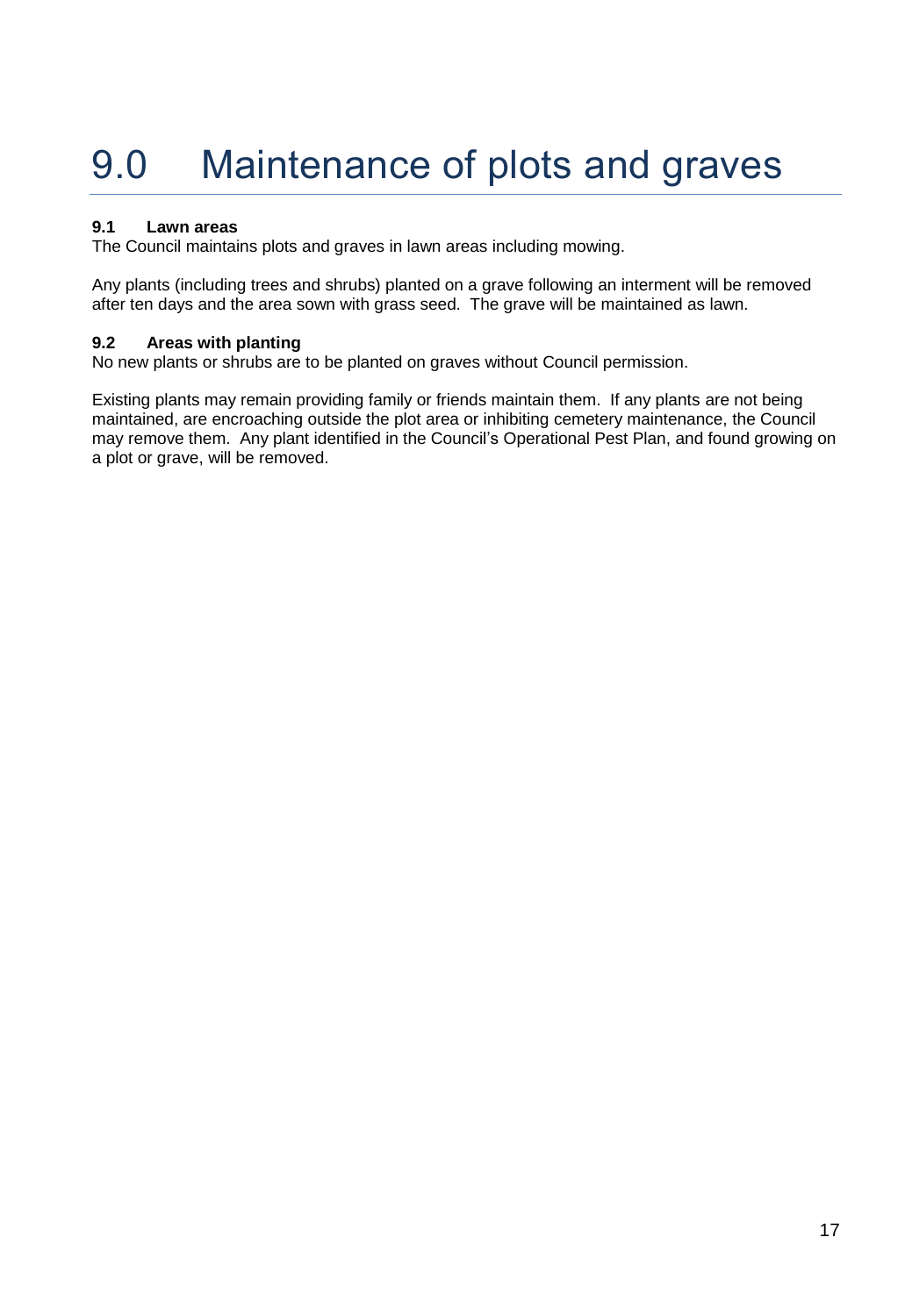# 10.0 Disinterment

#### **10.1 Disinterment**

Any requests to disinter either a body or ashes must be made in the first instance to a funeral director, who must apply to the Council for the disinterment.

Any application received by the Council shall be conducted pursuant to sections 51 and 55 of the Burial and Cremations Act 1964 (or superseding legislation), and subject to the payment of fees as the Council may determine from time to time. This application relates to disinterment / re-interment of the deceased or ashes of the deceased.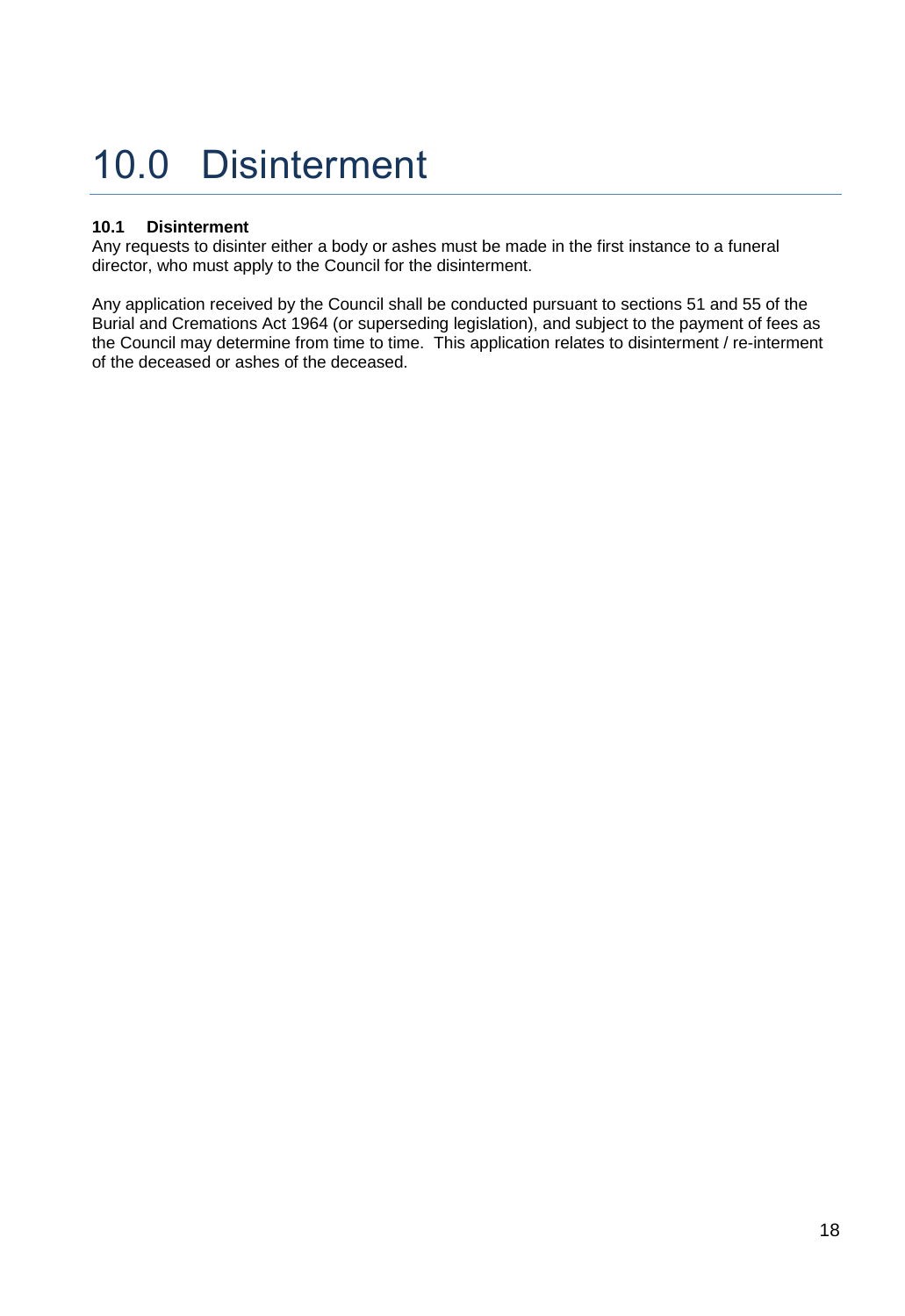### 11.0 Genealogical information

The Council is currently developing a database which in future may provide public access to cemetery records on the QLDC website. For updates check the Council's website: [www.qldc.govt.nz](http://www.qldc.govt.nz/)